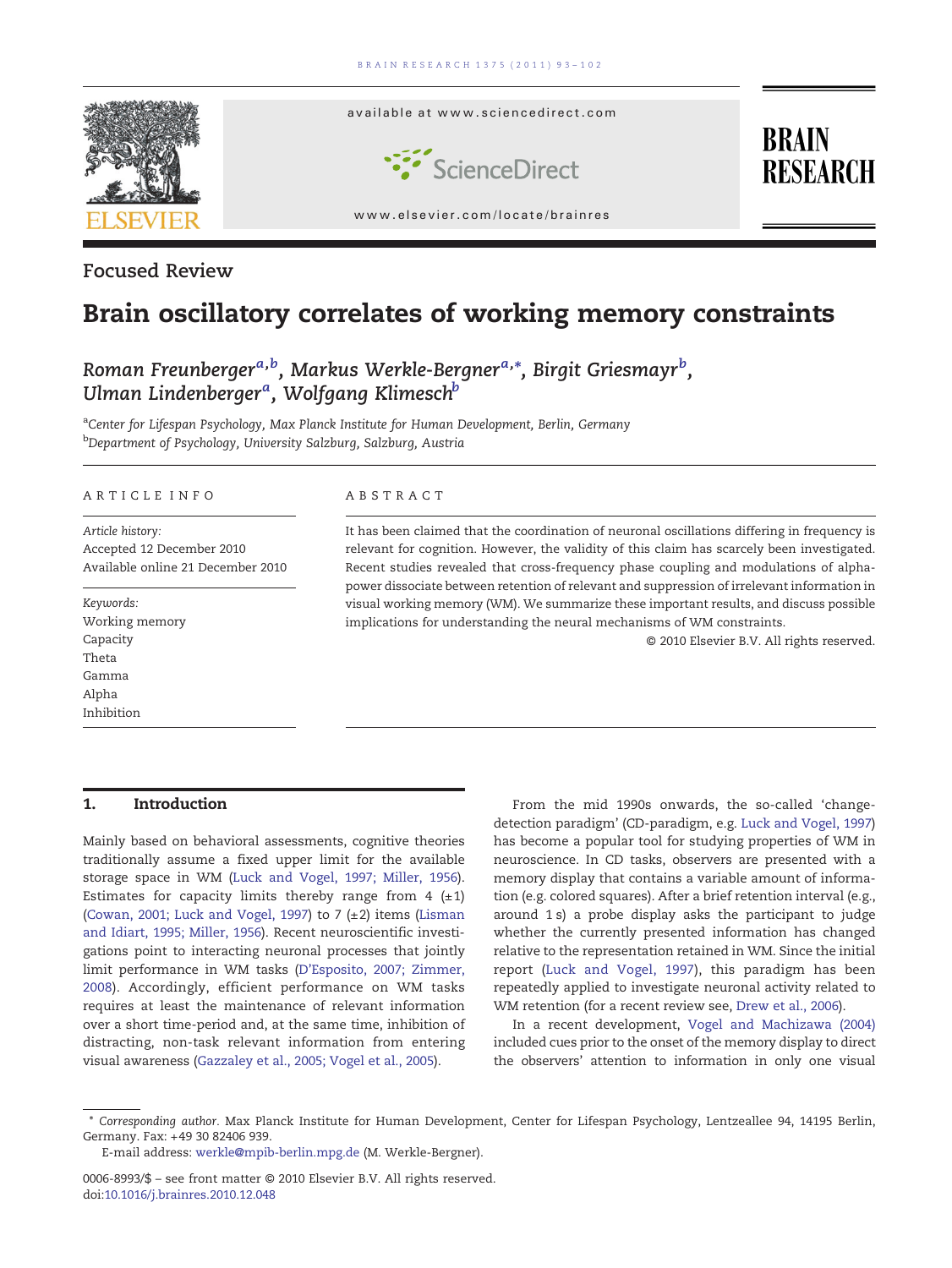hemifield while simultaneously presenting to-be-ignored information in the uncued hemifield (e.g., [Fig](#page-1-0). 1A). This procedure enabled the identification of a negative posterior EEG slow-wave that reflects neuronal activity associated with WM retention ([Ikkai et al., 2010\)](#page-8-0) and the ability to filter distracting information [\(Vogel and Machizawa, 2004](#page-9-0)), the so-called contra-lateral delay activity (CDA). Nevertheless, due to strong interactions between perceptual and attentional demands in CD tasks ([Bays and Husain, 2008; Emrich et al.,](#page-7-0) [2009; Fukuda and Vogel, 2009](#page-7-0)), it remained difficult to separate mechanisms related to item selection from mechanisms related to retention proper.

Although the working memory system is often conceptualized to comprise mechanisms for maintenance and utilization of information (e.g., [Baddeley, 1992; Baddeley, 2000](#page-7-0)), here, we strongly focus on the retention aspect and its corresponding neural correlates. More precisely, the present review article reports on recent evidence for possible oscillatory neuronal correlates of inhibition and retention mechanisms relevant for successful WM performance as derived from MEG/EEG research (for a recent review on physiological studies please refer to [Duzel et al., 2010\)](#page-7-0). In the following, we specifically focus on studies relating the amplitude of alpha

oscillations to inhibition of distracting information and the synchronized co-activation of low-frequency theta and highfrequency beta and gamma oscillations to WM-maintenance. Finally, the two phenomena reported in recent WM-studies are then related to an intermediate model of working memory constraints.

#### 2. Alpha oscillations and inhibition of distracting information

The alpha rhythm is supposed to arise from cortico-thalamic ([Nicolelis and Fanselow, 2002; Silberstein et al., 2001; Steriade,](#page-8-0) [1999\)](#page-8-0) or cortico-cortical network activity ([Bollimunta et al.,](#page-7-0) [2008; Nunez et al., 2001](#page-7-0)). So far, a concise physiological model of potential alpha generators remains to be established ([Jensen and Mazaheri, 2010](#page-8-0)). But, however, according to one interpretation, oscillations like the alpha rhythm are likely induced by inhibitory inter-neurons ([Buzsáki and Chrobak,](#page-7-0) [1995; Crunelli and Leresche, 1991](#page-7-0)), and represent fluctuations between excitatory and inhibitory phases that are relevant for neural communication [\(Klimesch et al., 2007a](#page-8-0)). Accordingly, alpha oscillations seem to support WM performance indirectly



Fig. 1 – Alpha amplitude increase and inhibition of distracting information. A) The classic change-detection paradigm from [Vogel and Machizawa \(2004\)](#page-9-0) as used in the study by [Sauseng et al. \(2009\).](#page-9-0) The subject's task is to memorize the cued item array. B) The retention interval was analyzed for oscillatory differences. The topographical maps of alpha amplitude of the differences between 'memorize left' minus 'memorize right' items are shown (= lateralized alpha activity). Items presented on the left lead to an amplitude decrease on the right (contralateral) and to an increase on the left (ipsilateral) side and vice versa. The difference is stronger for load 4 compared to load 2. C) Memory capacity can be predicted by lateralized amplitude modulations. Higher alpha amplitudes ipsilateral to the attended hemifield improve memory performance. D) The lateralized alpha-amplitude effect is influenced by the number of irrelevant items.

<span id="page-1-0"></span>Data are from [Sauseng et al. \(2009\).](#page-9-0) Curr. Biol.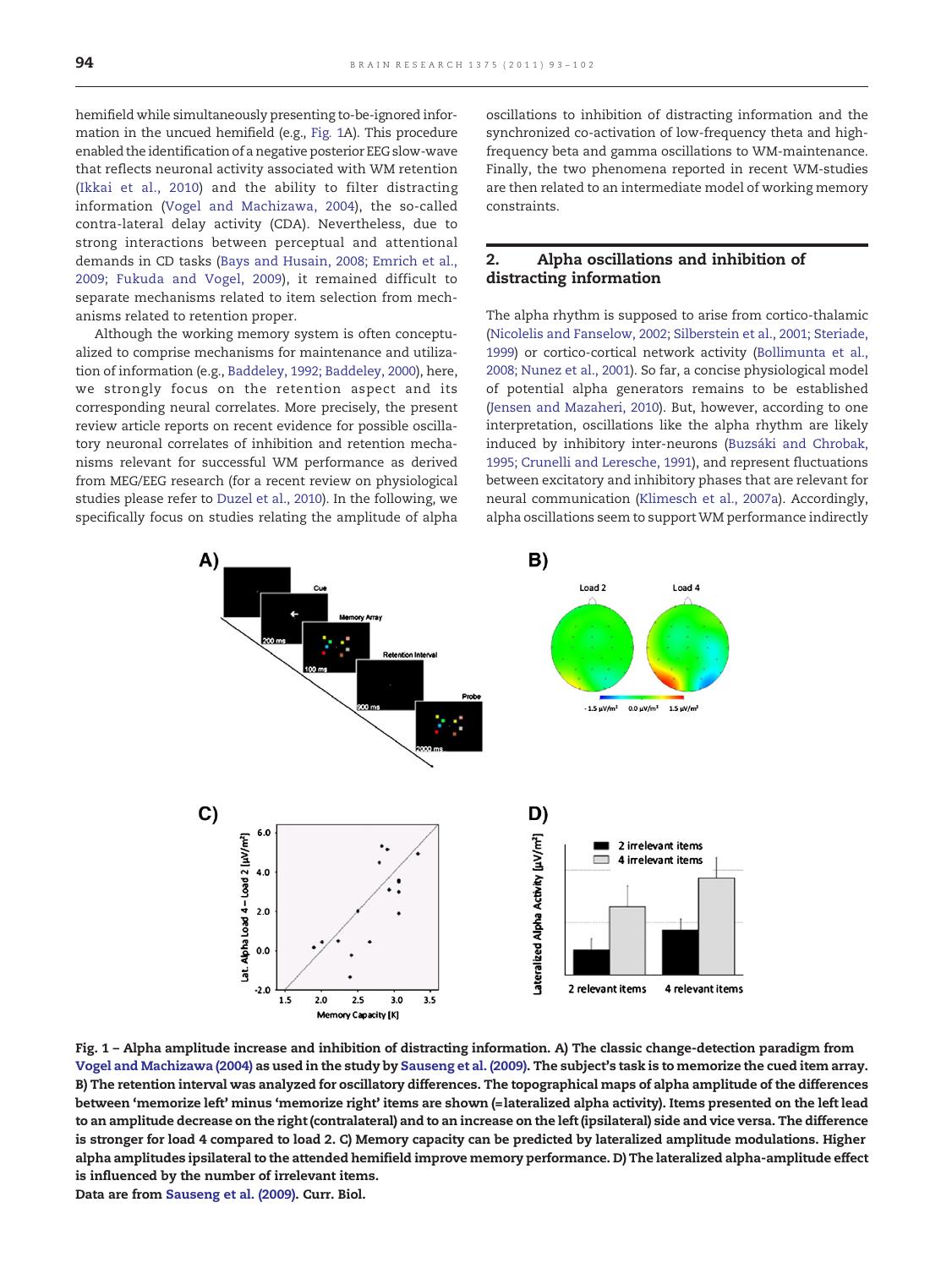by filtering out irrelevant information and preventing interference from conflicting stimuli [\(Klimesch et al., 2007a; Rihs et](#page-8-0) [al., 2007; Tuladhar et al., 2007\)](#page-8-0).

As can be derived from recent electrophysiological investigations, behaviorally relevant alpha effects can either appear prior or after stimulus onset. Both phenomena are likely to interact ([Klimesch et al., 2007b\)](#page-8-0) and can be interpreted as a top-down mechanism that gates the processing of stimulus representations ([Jensen and Mazaheri, 2010\)](#page-8-0). Here, we raise the claim that during effective retention of representations alpha oscillations suppress distracting environmental input.

With regard to spatial WM, [Sauseng et al. \(2009\)](#page-9-0) recently demonstrated that the amplitude of alpha oscillations systematically increases with load during the retention interval in a cued CD paradigm. Critically, this increase was more pronounced at sites ipsi-lateral to the attended hemifield than at contra-lateral sites at which stimulus processing/maintenance is expected to occur (cf. [Fig](#page-1-0). 1). In addition, the lateralized alpha load effect was strongly correlated with individual WM capacity. Importantly, a follow-up experiment revealed that the lateralized alpha power increase was specifically driven by the amount of to-be-ignored information and not by the amount of to-be-maintained items.

These findings were further corroborated by application of repetitive transcranial magnetic stimulation (rTMS) in two separate experiments. Specifically, rTMS over cortical sites – processing irrelevant information – increased WM performance. Intriguingly, this effect was specific to 10 Hz as compared to 15 Hz rTMS, supporting the claim that entrainment to alpha frequencies may provide the physiological basis for the reported behavioral improvements. It could also be argued that this effect can be attributed to TMS interfering with item representations leading to reduced competition. This cannot be ruled out so far but seems unlikely because the effect was specific to 10 Hz stimulation when compared to 15 Hz and sham, thus linking to the inhibition-timing hypothesis of alpha oscillations ([Klimesch et al., 2007a\)](#page-8-0). Nevertheless, the study by [Sauseng et al. \(2009\)](#page-9-0) therefore provides evidence for a situation in which alpha entrainment reflects an active rather than a passive (or random) phenomenon that enables suppression of interfering environmental input during retention that is beneficial for WM performance.

In addition to the CD task, many variants of the Sternberg memory scanning paradigm [\(Sternberg, 1966\)](#page-9-0) have been used to study WM capacity limits. The Sternberg task generally consists in presenting a certain amount of items (either sequentially or simultaneously) that have to be encoded and held in memory over a short retention period. Increased alpha synchronization has been observed over areas not directly related to maintenance of items ([Klimesch et al., 1999;](#page-8-0) [Tuladhar et al., 2007\)](#page-8-0), suggesting that alpha serves not as a mechanism primarily involved in retaining relevant information.

Along similar lines, [Freunberger et al. \(2009\)](#page-7-0) applied a version of the Sternberg paradigm in which participants received cues prior to stimulus-onset at encoding that indicated whether the upcoming item would have to be remembered or not. Analysis of amplitude modulations of ongoing alpha oscillations revealed a stronger increase for notremember items as compared to remember items. This effect

was already present within the cue-target interval and persisted during stimulus presentation. Those observations suggest that items that should not be encoded and stored for later retrieval receive more inhibitory supply [\(Klimesch et al.,](#page-8-0) [2007a](#page-8-0)) which is reflected in enhanced alpha amplitude.

A possible function for amplitude modulations of alpha rhythms relevant for WM is further suggested by studies measuring visual perception performance (e.g., [Babiloni et al.,](#page-7-0) [2006; Ergenoglu et al., 2004; Hamm et al., 2010; Hanslmayr et](#page-7-0) [al., 2007; Mathewson et al., 2009\)](#page-7-0) and spatial attention (e.g., [Foxe et al., 1998; Freunberger et al., 2008; Rihs et al., 2007;](#page-7-0) [Sauseng et al., 2005; Thut et al., 2006](#page-7-0)). For example, [Hanslmayr](#page-8-0) [et al. \(2007\)](#page-8-0) briefly presented letters that had to be categorized. In this task, detection performance could be predicted by the pre-stimulus alpha amplitude, that is, relatively high alpha amplitude prior to stimulus presentation was associated with detection failures. In an MEG study investigating oscillatory correlates of behavioral errors ([Mazaheri et al., 2009\)](#page-8-0), increased pre-stimulus alpha amplitude was shown to be indicative for an upcoming error (Go–NoGo task). In these examples, an increased amplitude of alpha oscillations prior to stimulus appearance had a detrimental effect on performance. In those studies, the strength of alpha amplitudes seemingly varies "by chance" on a random trial-by-trial basis [\(Mathewson et al., 2009; Mazaheri and Jensen, 2008](#page-8-0)), or may reflect a trait factor that varies between individuals (e.g., [Hanslmayr et al., 2007](#page-8-0)).

Alternatively, however, alpha oscillations may rather reflect top-down processes in the service of attentional control. This suggestion is in line with findings from spatial attention tasks, in which the amplitude of alpha oscillations in response to the attentional cue is generally higher on sites that are not involved in target processing [\(Foxe et al., 1998;](#page-7-0) [Freunberger et al., 2008; Rihs et al., 2007; Sauseng et al., 2005;](#page-7-0) [Thut et al., 2006](#page-7-0)) but also enhances the probability of detecting the upcoming contra-lateral target stimuli. This interpretation could recently been corroborated by studies that combined spatial attention manipulations with the TMS method [\(Capo](#page-7-0)[tosto et al., 2009; Romei et al., 2010](#page-7-0)). Also here, the results suggest that top-down modulated alpha rhythms are not a mere correlate of visual perception but a mechanism that influences the perceptual fate of an upcoming stimulus.

Taken together, the reviewed studies from the fields of WM, perception, and spatial attention cumulate on the suggestion that alpha oscillations may serve a common control mechanism related to the inhibitory gating of information processing [\(Jensen and Mazaheri, 2010; Klimesch et al.,](#page-8-0) [2007a](#page-8-0)).

#### 3. Functional similarity of slow event-related potentials and amplitude modulations of neural oscillations for attentional control of working memory contents

Whether oscillatory activity influences or even generates event-related potentials is still under debate (e.g., [Klimesch](#page-8-0) [et al., 2006, 2009; Sauseng et al., 2007](#page-8-0)), but, functional similarities between early evoked potentials and oscillatory activity suggest the plausibility of a direct link ([Freunberger et](#page-7-0)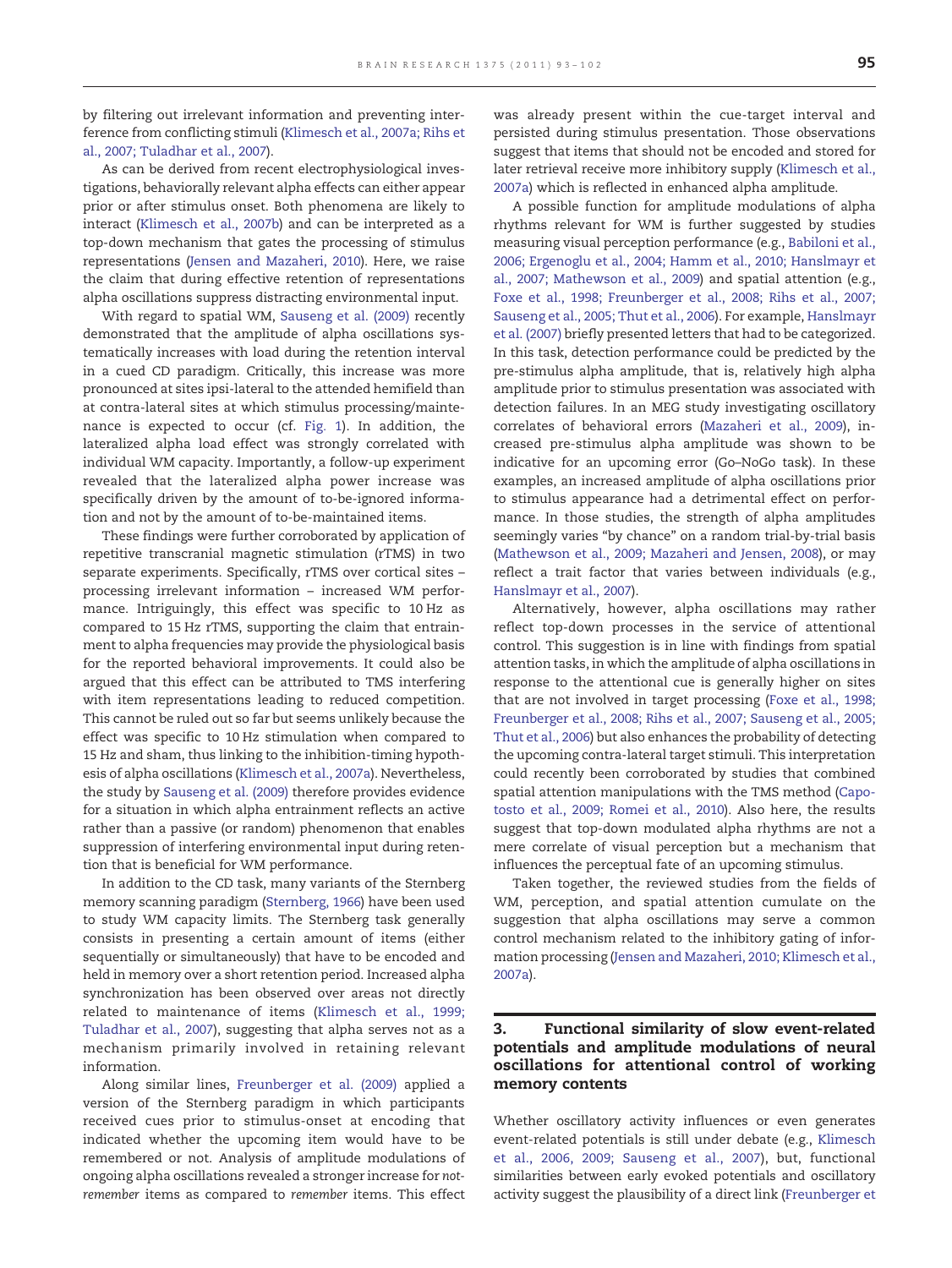[al., 2008\)](#page-7-0). Theoretical considerations assume that both, pre and post-stimulus oscillatory activity can modulate or generate evoked potentials ([Klimesch et al., 2007b\)](#page-8-0).

Current findings reveal striking similarities between slow evoked potentials like the CDA and 10 Hz alpha oscillations ([Nikulin et al., 2007\)](#page-9-0). Furthermore, asymmetric modulations of alpha oscillations are currently discussed as a potential origin of the CDA [\(Mazaheri and Jensen, 2006, 2010; van Dijk et al., 2010\)](#page-8-0). According to this view, amplitude modulations of ongoing alpha oscillations occur asymmetrically (non-sinusoidal) around baseline implying that oscillatory peaks are stronger modulated than troughs (or vice versa). As the power of alpha oscillations usually decreases after stimulus presentation averaging over trials would result in a slow drift reflected in the event-related potential ([Mazaheri and Jensen, 2008\)](#page-8-0). A different viewpoint holds that the non-zero mean of oscillations and not an asymmetry of peaks and troughs is responsible for the generation of slow potentials ([Nikulin et al., 2010\)](#page-9-0). Thus, in how far alpha and CDA are 'causally' related remains an open question. Nevertheless, [van Dijk et al. \(2010\)](#page-9-0) convincingly demonstrated that the CDA shares functional similarities with lateralized posterior alpha activity (i.e. both, CDA and alpha power, increase with increasing WM load), possibly pointing to the same set of WM-relevant neural processes. Together with recent CDA evidence on attention [\(Drew and Vogel, 2008; Emrich](#page-7-0) [et al., 2009\)](#page-7-0), these findings strengthen the interpretation that CDA and alpha amplitude modulations during WM performance reflect attentional resource allocation, rather than retention per se.

#### 4. Cross-frequency coupling of theta and beta/ gamma mirrors retention of relevant information

Regarding oscillatory brain activity, it has frequently been shown that alpha but also theta (~6 Hz) oscillations increase in amplitude with increasing load during maintenance in WM tasks (e.g., [Gevins et al., 1997; Grimault et al., 2009; Jensen et](#page-8-0) [al., 2002; Jensen and Tesche, 2002; Klimesch et al., 1999, 2007a;](#page-8-0) [Raghavachari et al., 2001\)](#page-8-0). Accordingly, different types of theta amplitude modulations were reported to subserve a variety of cognitive processes including sustained attention, working memory maintenance, episodic encoding/retrieval processes (see [Buzsáki, 2005; Kahana et al., 2001; Klimesch et al., 1994;](#page-7-0) [Klimesch, 1996; Klimesch et al., 1996; Klimesch, 1999;](#page-7-0) [Klimesch et al., 2001, 2005, 2007a, 2008](#page-7-0)), and may induce long-term potentiation (LTP), the candidate cellular-molecular mechanism for the formation of enduring memory traces ([Greenstein et al., 1988; Huerta and Lisman, 1995\)](#page-8-0). Furthermore, numerous studies provide evidence that theta oscillations are relevant to control WM-contents by providing an organizing principle for the relevant memory representations (for review see [Sauseng et al., 2010](#page-9-0)).

between oscillations of different frequencies has mainly been studied in the hippocampal region [\(Axmacher et al., 2010;](#page-7-0) [Buzsaki and Draguhn, 2004; Jutras and Buffalo, 2010; Lisman,](#page-7-0) [2005; Mormann et al., 2005\)](#page-7-0) and, such methods have barely been applied to MEG/EEG data from humans. $1$  Only recently, hierarchically organized task-relevant oscillatory activity has also been reported for human neocortex during performance of cognitive tasks using subdural ([Canolty et al., 2006](#page-7-0)) and surface electrode recordings [\(Demiralp et al., 2007; Kaminski](#page-7-0) [et al., in press; Palva et al., 2010; Sauseng et al., 2008; Sauseng](#page-7-0) [et al., 2009; Schack et al., 2005\)](#page-7-0).

The amplitude of oscillations may reflect the number of neurons synchronously firing within a specific network, whereas the phase determines the timing of neural activity ([Fries, 2005; Klimesch et al., 2007a; Palva and Palva, 2007\)](#page-7-0). According to this line of reasoning, phase-based measures capture the efficient segregation and integration of information carried by different cell-assemblies in a temporal code. By this, not only the amplitude but also the oscillatory phase is a marker of information encoding during perception and memory ([Busch et al., 2009; Freunberger et al., 2009; Klimesch](#page-7-0) [et al., 2010; Rizzuto et al., 2003; Rizzuto et al., 2006; Siegel et al.,](#page-7-0) [2009\)](#page-7-0).

With regard to WM especially the phase of theta oscillations seems well suited to act as coordinator to which higherfrequency oscillations can entrain to [\(Jensen and Colgin, 2007;](#page-8-0) [Kahana et al., 2001; Mormann et al., 2005](#page-8-0)). In direct support of this conjecture, [Axmacher et al. \(2010\)](#page-7-0) conducted a sequential memory task (Sternberg paradigm with faces) and intracranially recorded neuronal activity from the hippocampus in epileptic patients. Specifically, the authors analyzed phase-to-amplitude couplings (for methodological details see also, [Canolty et al.,](#page-7-0) [2006](#page-7-0)) and demonstrated stronger theta-locked gamma amplitudemodulations duringWMmaintenance [\(Fig](#page-4-0). 2A). In addition, higher WM load was related to a significant decline of the modulating theta frequency [\(Fig](#page-4-0). 2B).

A second parameter analyzed by the authors was the modulation width which is the phase range of the modulating theta frequency that has impact on the beta/gamma amplitude. The assumption that a higher memory load would show up in a more extended theta phase range was not supported. But, most interestingly, the variation of modulation phase across trials decreased with increasing memory demands and the modulation width predicted shorter reaction times in load

Mounting evidence suggests a hierarchical organization of neuronal oscillations (i.e., oscillations of different frequencies are nested in a sense that the faster rhythm is coupled to the phase of the slower one) as a coding scheme to efficiently structure the information flow in the brain [\(Basar et al., 2001;](#page-7-0) [Canolty and Knight, 2010; Schroeder and Lakatos, 2009;](#page-7-0) [Whittingstall and Logothetis, 2009\)](#page-7-0). To date, the interplay

<sup>1</sup> Currently several approaches to detect oscillatory co-activation of different frequency bands (e.g. theta-to-gamma coupling) have been developed (for an overview, see [Canolty and Knight, 2010;](#page-7-0) [Jensen and Colgin, 2007; Penny et al., 2008](#page-7-0)). A detailed description of the different approaches is unfortunately beyond the scope of the current review. We want to point out that the different crossfrequency coupling measures have to be applied and interpreted with caution as it could be shown that they encompass variable sensitivity to true couplings (e.g., [Penny et al., 2008](#page-9-0)) or could even produce artefactual results under certain conditions (e.g. Kramer et al., 2008). The interested reader may be kindly referred to the original publications. Nevertheless, we are convinced that, beside the difficulties in deciphering the best measure for cross-frequency interactions, studying the interaction between oscillatory patterns provides valuable insights in mechanisms of information processing in the brain.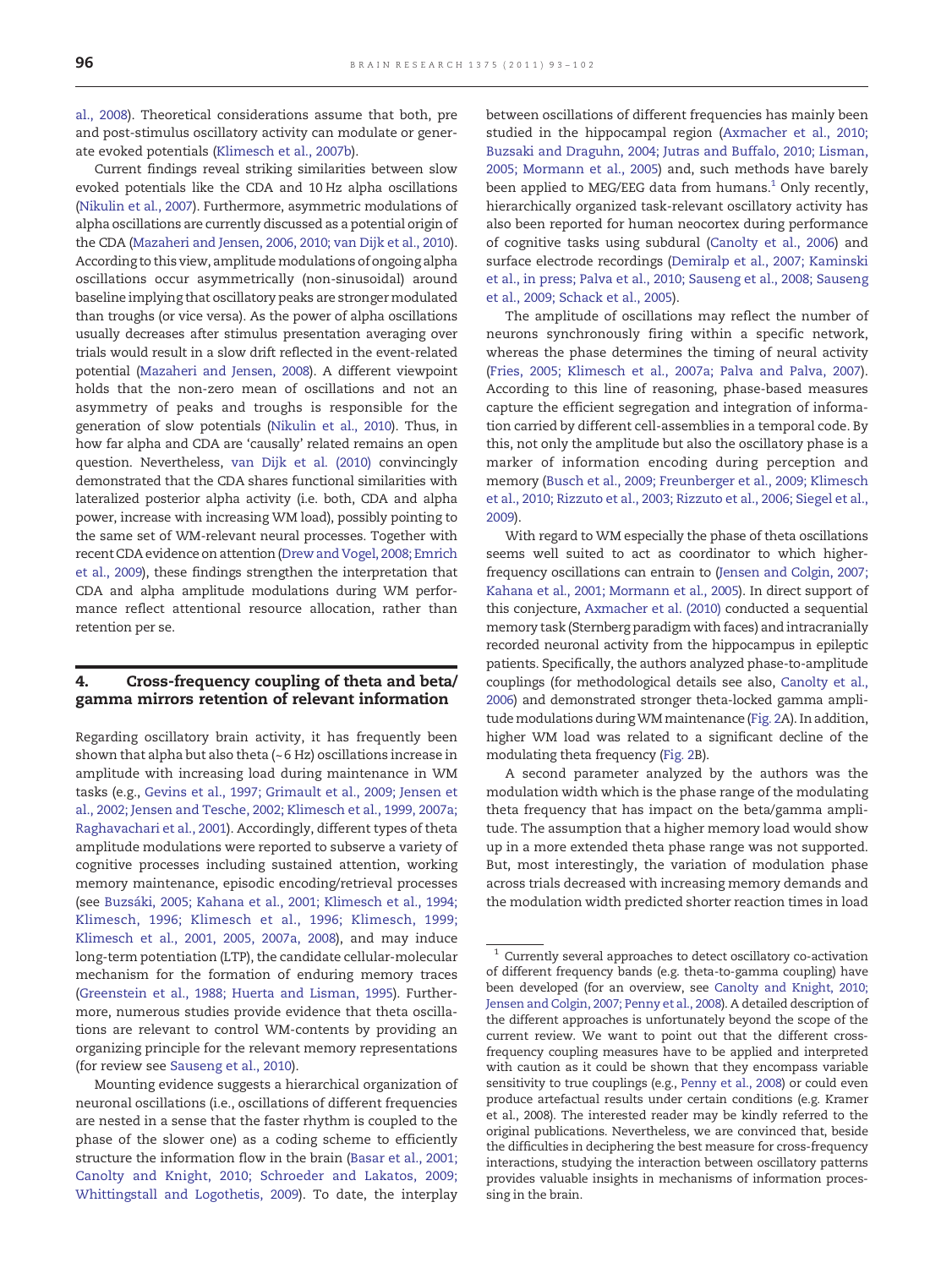

Fig. 2 – Gamma amplitude is coupled to theta phase during working memory maintenance. A) Memory scanning paradigm (Sternberg task) with faces. B) During WM-maintenance (top) stronger cross-frequency coupling (expressed as a modulation index, for details see [Canolty et al., 2006\)](#page-7-0) can be observed compared to a baseline (bottom). C) The frequency of the modulating lower frequency oscillation decreases as a function of load. D) Phase-variance (circular variance refers to variability for circular data like phase angles) declines with increasing memory load. A higher precision (less variance) of the modulating phase is thus required for increasing memory demands. Adapted from [Axmacher et al. \(2010\).](#page-7-0) PNAS.

<span id="page-4-0"></span>1 conditions [\(Fig](#page-4-0). 2C). This finding indicates that a nesting of multiple beta/gamma cycles into one theta period requires high precision and, thus, low variation.

Along similar lines, [Sauseng et al. \(2009\)](#page-9-0) reported thetaphase locked modulations of gamma power in a CD task by means of scalp-recorded EEG. However, in their study load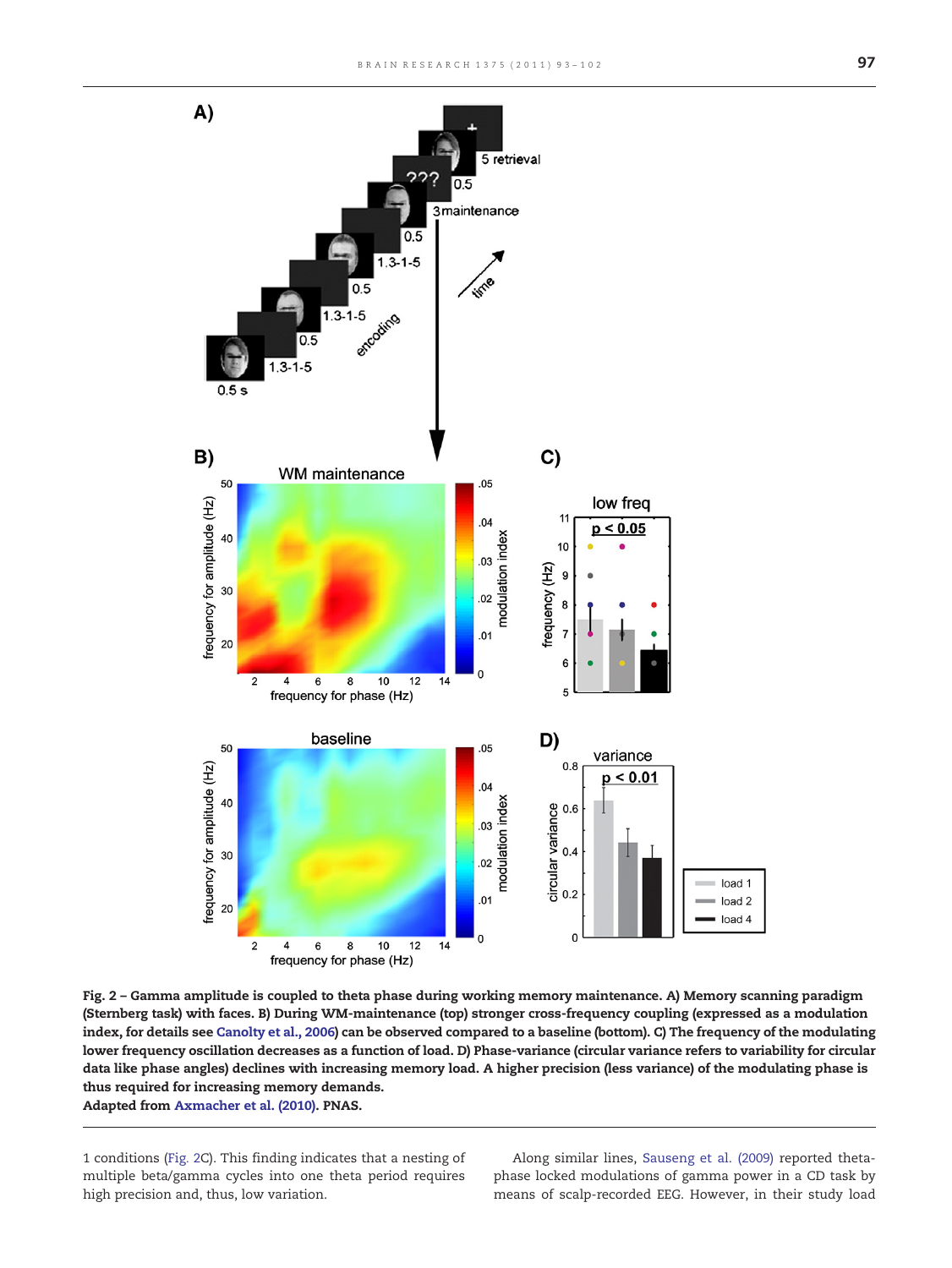variations did not influence the phase-to-amplitude coupling. Rather, increasing retention demands were reflected in a tight phase-to-phase coupling of theta and gamma oscillations (for an overview about different types of cross-frequency interactions and their relative advantages/disadvantages, see [Jensen](#page-8-0) [and Colgin, 2007; Penny et al., 2008; Tort et al., 2010](#page-8-0)). Moreover, theta:gamma phase-locking (a) was more pronounced contralateral to the cued hemifield; (b) was enhanced with increasing load; and (c) predicted individual WM performance. Thus, the cross-frequency coupling observed in these studies appears as a direct marker for WM maintenance (see [Fig](#page-5-0). 3).

The precise physiological foundation of these and other coupling mechanisms remain to be discovered [\(Buzsáki, 2006\)](#page-7-0). For example, not only cross-frequency but also cross-regional



Fig. 3 – Phase and amplitude of gamma are locked to theta. A) Schematic illustration of theta:gamma coupling. The coupling can be analyzed as a phase:amplitude modulation or as a phase:phase modulation. B) High-frequency amplitudes were sorted to theta phases and the amount of phase-locking was calculated. C) Hemispheric differences in theta:gamma phase-locking predict memory capacity.

<span id="page-5-0"></span>Figures adapted from [Sauseng et al. \(2009\).](#page-9-0) Curr. Biol.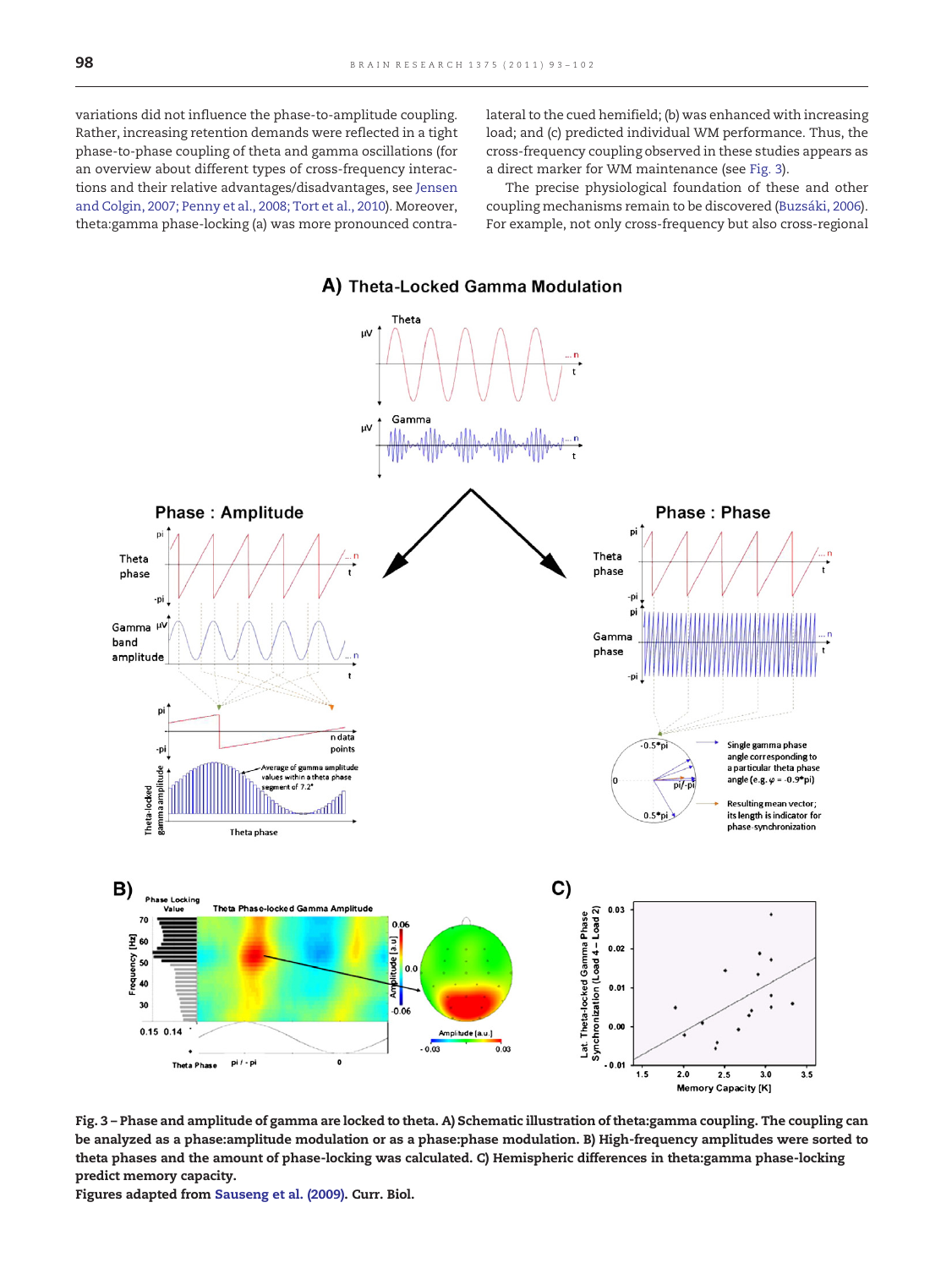couplings reflecting the integration of distributed functional networks [\(Varela et al., 2001\)](#page-9-0) were shown to be markers of WM capacity (e.g., [Palva et al., 2010\)](#page-9-0). Moreover, a study by [Griesmayr et al. \(2010\)](#page-8-0) provided evidence that WM subprocesses are integrated by interregional theta:gamma phase coupling. In this study frontal midline theta was coupled to distributed gamma networks at frontal and left parietal electrode sites within the retention interval of a verbal delayed match to sample task.

#### 5. Implications for models of capacity limits in WM

We summarized recent findings on neural correlates of successful WM maintenance primarily focusing on processes of inhibition and retention. The reported findings have implications for understanding capacity limits in WM.

Currently, two viewpoints dominate the discussions about the nature of WM capacity limits: the discrete slot model suggests an upper capacity limit for a fixed number of items, independent of their complexity ([Awh et al., 2007; Luck and](#page-7-0) [Vogel, 1997; Rouder et al., 2008; Vogel et al., 2001\)](#page-7-0). In contrast, the flexible resource model suggests capacity limits to arise from overtaxing a shared resource. This view posits that an increasing number of items can be stored at the cost of decreasing resolution for each single item ([Bays and Husain,](#page-7-0) [2008; Bays et al., 2009; Wilken and Ma, 2004](#page-7-0)).

Classical CDA findings can be interpreted in support of the fixed-slots model, but not of the resource model [\(Fukuda](#page-7-0) [et al., 2010\)](#page-7-0). This is based on the observation that behavioral capacity estimates, as well as CDA amplitudes show an increase with increasing WM load, until an asymptotic limit of about four items is reached (e.g., [Vogel and Machizawa,](#page-9-0) [2004; Vogel et al., 2005](#page-9-0)). Very similar interpretations can be derived from neuroimaging studies showing an association between the number of item representations to be maintained in WM and activity in the intra-parietal sulcus [\(Todd](#page-9-0) [and Marois, 2004; Todd and Marois, 2005; Xu and Chun,](#page-9-0) [2006](#page-9-0)).

The assumptions of discrete models are consistent with computational models of WM suggesting that theta-phaselocked gamma oscillations may provide a temporal coding scheme for memory maintenance [\(Jensen and Lisman, 1998;](#page-8-0) [Lisman and Idiart, 1995](#page-8-0)). In these models, several memory items are bound together within different high frequency gamma cycles ([Raffone and Wolters, 2001; Siegel et al., 2009\)](#page-9-0) and the whole sequence of a memory set is repeated in theta cycles. It was suggested that such a coding scheme would enable the generation of LTP in hippocampal areas during sequence learning ([Jensen and Lisman, 2005\)](#page-8-0). A major consequence of such a cortical multi-item WM buffer would be that short-term memory capacity is constrained by the number of gamma cycles fitting within one theta cycle. The memory capacity would be predicted by the low:high frequency ratio, which would determine an upper storage limit. It thus could be argued that an increasing memory load would result in a slowing of theta frequency allowing for the encoding of more items, which are represented by gamma cycles that are nested in theta cycles ([Jensen and Lisman, 1998\)](#page-8-0).

In support of this theoretical framework [Axmacher et al.](#page-7-0) [\(2010\)](#page-7-0) showed a slowing of the modulating theta frequency with increasing memory demands.

Furthermore, the tight phase-to-phase coupling observed by [Sauseng et al. \(2009\)](#page-9-0) and the tenser phase width and lower phase variance with increasing memory load ([Axmacher et al.,](#page-7-0) [2010](#page-7-0)) are consistent with the hypothesis that phase information is crucial for keeping multiple items in WM distinct and separable. Another finding by [Axmacher et al. \(2010\)](#page-7-0) was that the frequency ratio between the high and the low frequency was constant at ~4. This finding seemingly contradicts the proposed Jensen and Lisman model but, most interestingly, predicts the suggested visual memory span of  $4 (+1)$  [\(Cowan,](#page-7-0) [2001](#page-7-0)). In a recent approach by [Kaminski et al. \(in press\)](#page-8-0) theta/ gamma ratios were determined individually and also predicted memory capacity. Thus, it seems that with respect to different task demands (memory for faces, letters or spatial locations), subject pools (patients versus healthy subjects) or recording methods (intracranial vs. surface recordings) no completely homogenous findings regarding cross-frequency couplings are derived so far. A future topic for research in this field refers to the questions what physiological mechanism exactly drives the ratio of low:high frequencies, possibly on a trial-by-trial basis. This would promote the question of whether low:high couplings reflect a mechanistic synchronization between oscillations functionally serving WM-retention or a mere statistical dependence between filtered signals (see [Canolty and Knight, 2010](#page-7-0) for a discussion).

However, some of the evidence summarized here challenge the assumption of discrete slots, and support the multicomponent framework, which posits that multiple processes jointly limit performance on WM tasks (e.g., [Barton et al., 2009;](#page-7-0) [Fukuda et al., 2010](#page-7-0)). Specifically the results by [Sauseng et al.](#page-9-0) [\(2009\)](#page-9-0) demonstrate a clear distinction between oscillatory neuronal mechanisms related to suppression of irrelevant and retention of relevant information that interactively influence WM performance. An intermediate model may therefore assume that a limited number of slots determine the maximum number of representations held in memory, while the resolution of the representation is determined by available attentional resources [\(Awh et al., 2007; Barton et al., 2009;](#page-7-0) for a recent review, see [Fukuda et al., 2010; Zhang and Luck, 2008](#page-7-0)). Thus, a two-factor model may be needed to explain WM performance. This view is consistent with recent neuroimaging studies reporting dissociable neural mechanisms that contribute to WM performance ([Song and Jiang, 2006; Xu and](#page-9-0) [Chun, 2006; Xu, 2007; Xu, 2009; Xu and Chun, 2009\)](#page-9-0).

#### 6. Conclusions

The reviewed findings suggest an intermediate model of WM capacity limits. According to this view, attentional resources may be implemented in the brain by alpha amplitude fluctuations [\(Grimault et al., 2009; Klimesch et al., 2007a; Sauseng et al.,](#page-8-0) [2005; Thut and Miniussi, 2009\)](#page-8-0). Alpha activity may serve as an attentional 'gatekeeper' that allocates priority to certain stimuli for WM storage by enabling an optimal signal-to-noise ratio, thus reducing possible interference with conflicting sensory input ([Bays and Husain, 2008; Bays et al., 2009; Jokisch and](#page-7-0)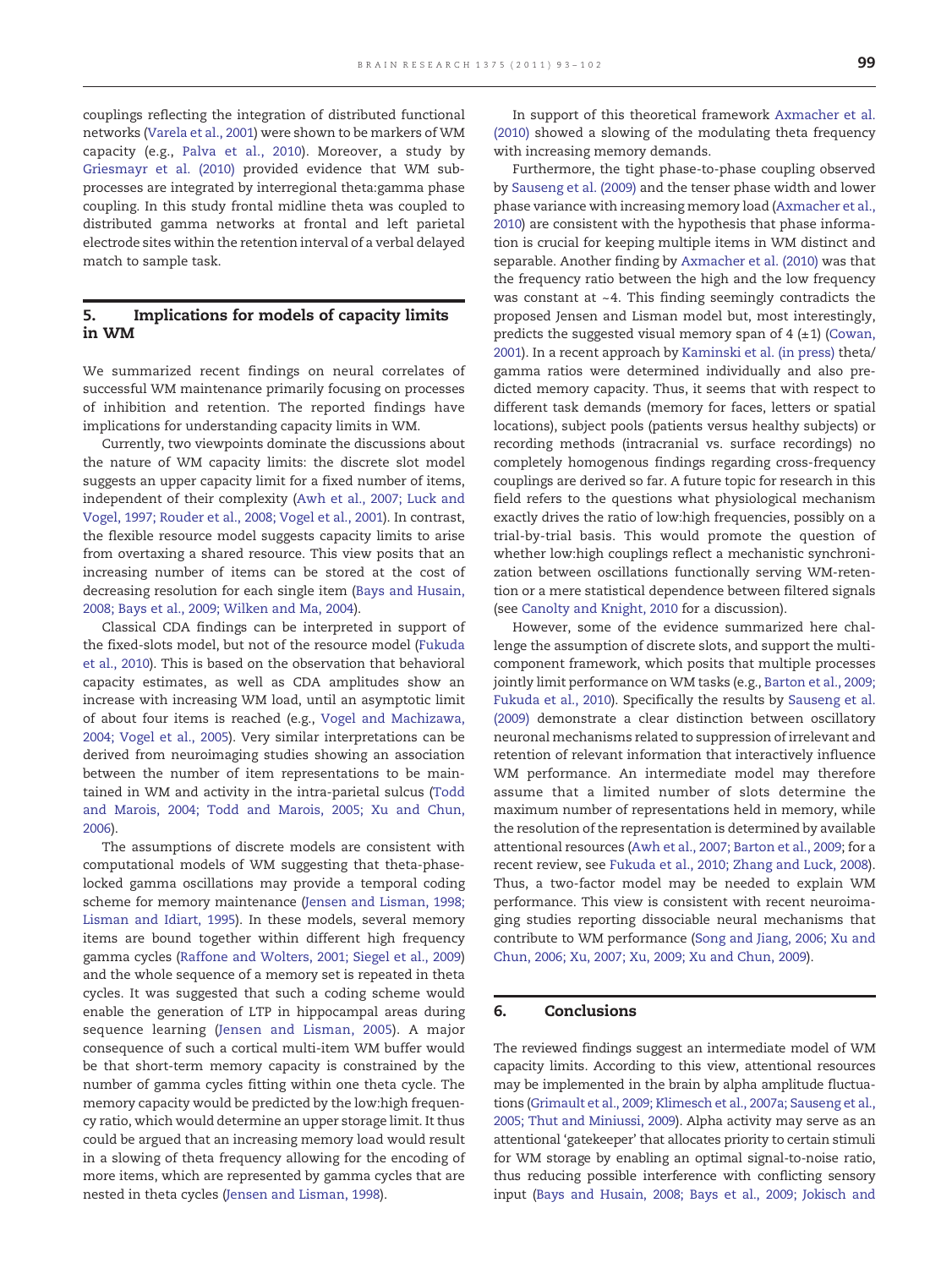[Jensen, 2007; Payne and Kounios, 2009\)](#page-7-0), a function of utmost importance for successful WM performance.

Both, theta and alpha oscillations seem to reflect control processes serving the memory system but may not be unique to WM. As stated recently [\(Klimesch et al., 2008](#page-8-0)), more complex measures that capture low:high frequency coupling might provide the proper tool to study phenomena related to WM maintenance in a strict sense. Especially in situations with increasing memory demands, the high frequency rhythm is enforced to tightly couple to certain phases of lowfrequency oscillations to enable and enhance segregation between different memory items. Specifically, phase:phase coupling measures are well suited to reveal tightly synchronized interactions and by this represent an alternative tool that adds knowledge to previous findings on phase:amplitude measures. Along these lines, theta-to-beta/gamma couplings emerge as a neural code for successful retention of relevant information in WM.

#### Acknowledgments

The preparation of this article was partially financed by the Max Planck Society and a grant from the German Research Foundation (DFG, HE 3347/3-1). B.G. is recipient of a DOCfFORTE-fellowship of the Austrian Academy of Sciences at the University of Salzburg (P\_145001\_10).

#### REFERENCES

- Awh, E., Barton, B., Vogel, E.K., 2007. Visual working memory represents a fixed number of items regardless of complexity. Psychol. Sci. 18, 622–628.
- Axmacher, N., Henseler, M.M., Jensen, O., Weinreich, I., Elger, C.E., Fell, J., 2010. Cross-frequency coupling supports multi-item working memory in the human hippocampus. Proc. Natl Acad. Sci. USA 107, 3228–3233.
- Babiloni, C., Vecchio, F., Bultrini, A., Romani, G.L., Rossini, P.M., 2006. Pre- and poststimulus alpha rhythms are related to conscious visual perception: a high-resolution EEG study. Cereb. Cortex 16, 1690–1700.
- Baddeley, A., 1992. Working memory. Science 255, 556–559.
- Baddeley, A.D., 2000. Short-term and working memory. In: Tulving, E., Craik, F.I.M. (Eds.), The Oxford Handbook of Memory. Oxford University Press, Oxford, pp. 77–92 (Vol.).
- Barton, B., Ester, E.F., Awh, E., 2009. Discrete resource allocation in visual working memory. J. Exp. Psychol. Hum. Percept. Perform. 35, 1359–1367.
- Basar, E., Basar-Eroglu, C., Karakas, S., Schurmann, M., 2001. Gamma, alpha, delta, and theta oscillations govern cognitive processes. Int. J. Psychophysiol. 39, 241–248.
- Bays, P.M., Husain, M., 2008. Dynamic shifts of limited working memory resources in human vision. Science 321, 851–854.
- Bays, P.M., Catalao, R.F., Husain, M., 2009. The precision of visual working memory is set by allocation of a shared resource. J. Vis. 9 (7), 1–11.
- Bollimunta, A., Chen, Y., Schroeder, C.E., Ding, M., 2008. Neuronal mechanisms of cortical alpha oscillations in awake-behaving macaques. J. Neurosci. 28, 9976–9988.
- <span id="page-7-0"></span>Busch, N.A., Dubois, J., VanRullen, R., 2009. The phase of ongoing EEG oscillations predicts visual perception. J. Neurosci. 29, 7869–7876.
- Buzsaki, G., Draguhn, A., 2004. Neuronal oscillations in cortical networks. Science 304, 1926–1929.
- Buzsáki, G., Chrobak, J.J., 1995. Temporal structure in spatially organized neuronal ensembles: a role for interneuronal networks. Curr. Opin. Neurobiol. 5, 504–510.
- Buzsáki, G., 2005. Theta rhythm of navigation: link between path integration and landmark navigation, episodic and semantic memory. Hippocampus 15, 827–840.
- Buzsáki, G., 2006. Rhythms of the Brain. University Press, Oxford. (Vol.).
- Canolty, R.T., Edwards, E., Dalal, S.S., Soltani, M., Nagarajan, S.S., Kirsch, H.E., Berger, M.S., Barbaro, N.M., Knight, R.T., 2006. High gamma power is phase-locked to theta oscillations in human neocortex. Science 313, 1626–1628.
- Canolty, R.T., Knight, R.T., 2010. The functional role of cross-frequency coupling. Trends Cogn. Sci. 14, 506–515.
- Capotosto, P., Babiloni, C., Romani, G.L., Corbetta, M., 2009. Frontoparietal cortex controls spatial attention through modulation of anticipatory alpha rhythms. J. Neurosci. 29, 5863–5872.
- Cowan, N., 2001. The magical number 4 in short-term memory: a reconsideration of mental storage capacity. Behav. Brain Sci. 24, 87–114 (discussion 114–85).
- Crunelli, V., Leresche, N., 1991. A role for GABAB receptors in excitation and inhibition of thalamocortical cells. Trends Neurosci. 14, 16–21.
- D'Esposito, M., 2007. From cognitive to neural models of working memory. Philos. Trans. R. Soc. Lond. B Biol. Sci. 362, 761–772.
- Demiralp, T., Bayraktaroglu, Z., Lenz, D., Junge, S., Busch, N.A., Maess, B., Ergen, M., Herrmann, C.S., 2007. Gamma amplitudes are coupled to theta phase in human EEG during visual perception. Int. J. Psychophysiol. 64, 24–30.
- Drew, T., Vogel, E.K., 2008. Neural measures of individual differences in selecting and tracking multiple moving objects. J. Neurosci. 28, 4183–4191.
- Drew, T.W., McCollough, A.W., Vogel, E.K., 2006. Event-related potential measures of visual working memory. Clin. EEG Neurosci. 37, 286–291.
- Duzel, E., Penny, W.D., Burgess, N., 2010. Brain oscillations and memory. Curr. Opin. Neurobiol. 20, 143–149.
- Emrich, S.M., Al-Aidroos, N., Pratt, J., Ferber, S., 2009. Visual search elicits the electrophysiological marker of visual working memory. PLoS ONE 4, e8042.
- Ergenoglu, T., Demiralp, T., Bayraktaroglu, Z., Ergen, M., Beydagi, H., Uresin, Y., 2004. Alpha rhythm of the EEG modulates visual detection performance in humans. Cogn. Brain Research. 20, 376–383.
- Foxe, J.J., Simpson, G.V., Ahlfors, S.P., 1998. Parieto-occipital similar to 10 Hz activity reflects anticipatory state of visual attention mechanisms. NeuroReport 9, 3929–3933.
- Freunberger, R., Höller, Y., Griesmayr, B., Gruber, W., Sauseng, P., Klimesch, W., 2008. Functional similarities between the P1 component and alpha oscillations. Eur. J. Neurosci. 27, 2330–2340.
- Freunberger, R., Fellinger, R., Sauseng, P., Gruber, W., Klimesch, W., 2009. Dissociation between phase-locked and nonphase-locked alpha oscillations in a working memory task. Hum. Brain Mapp. 30, 3417–3425.
- Fries, P., 2005. A mechanism for cognitive dynamics: neuronal communication through neuronal coherence. Trends Cogn. Sci. 9, 474–480.
- Fukuda, K., Vogel, E.K., 2009. Human variation in overriding attentional capture. J. Neurosci. 29, 8726–8733.
- Fukuda, K., Awh, E., Vogel, E.K., 2010. Discrete capacity limits in visual working memory. Curr. Opin. Neurobiol. 20, 177–182.
- Gazzaley, A., Cooney, J.W., Rissman, J., D'Esposito, M., 2005. Top-down suppression deficit underlies working memory impairment in normal aging. Nat. Neurosci. 8, 1298–1300.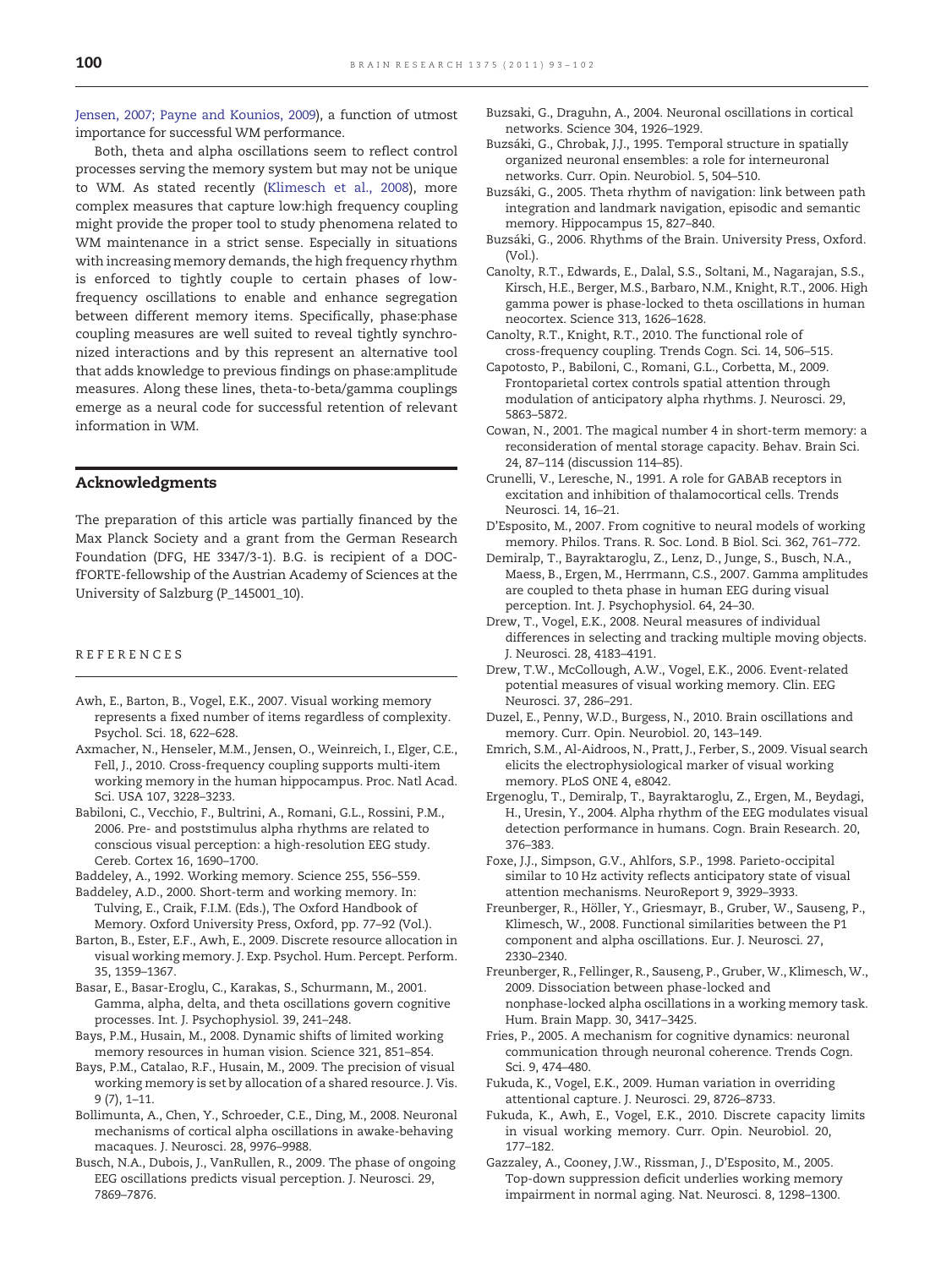- Gevins, A., Smith, M.E., McEvoy, L., Yu, D., 1997. High-resolution EEG mapping of cortical activation related to working memory: effects of task difficulty, type of processing, and practice. Cereb. Cortex 7, 374–385.
- Greenstein, Y.P., Pavlides, C., Winson, J., 1988. Long-term potentiation in the dentate gyrus is preferentially induced in the theta rhythm periodicity. Brain Res. 438, 331–334.
- Griesmayr, B., Gruber, W.R., Klimesch, W., Sauseng, P., 2010. Human frontal midline theta and its synchronization to gamma during a verbal delayed match to sample task. Neurobiol. Learn. Mem. 93, 208–215.
- Grimault, S., Robitaille, N., Grova, C., Lina, J.M., Dubarry, A.S., Jolicoeur, P., 2009. Oscillatory activity in parietal and dorsolateral prefrontal cortex during retention in visual short-term memory: additive effects of spatial attention and memory load. Hum. Brain Mapp. 30, 3378–3392.
- Hamm, J.P., Dyckman, K.A., Ethridge, L.E., McDowell, J.E., Clementz, B.A., 2010. Preparatory activations across a distributed cortical network determine production of express saccades in humans. J. Neurosci. 30, 7350–7357.
- Hanslmayr, S., Aslan, A., Staudigl, T., Klimesch, W., Herrmann, C.S., Ba?uml, K.H., 2007. Prestimulus oscillations predict visual perception performance between and within subjects. Neuroimage 37, 1465–1473.
- Huerta, P.T., Lisman, J.E., 1995. Bidirectional synaptic plasticity induced by a single burst during cholinergic theta oscillation in CA1 in vitro. Neuron 15, 1053–1063.
- Ikkai, A., McCollough, A.W., Vogel, E.K., 2010. Contralateral delay activity provides a neural measure of the number of representations in visual working memory. J. Neurophysiol. 103, 1963–1968.
- Jensen, O., Lisman, J.E., 1998. An oscillatory short-term memory buffer model can account for data on the Sternberg task. J. Neurosci. 18, 10688–10699.
- Jensen, O., Gelfand, J., Kounios, J., Lisman, J.E., 2002. Oscillations in the alpha band (9–12 Hz) increase with memory load during retention in a short-term memory task. Cereb. Cortex 12, 877–882.
- Jensen, O., Tesche, C.D., 2002. Frontal theta activity in humans increases with memory load in a working memory task. Eur. J. Neurosci. 15, 1395–1399.
- Jensen, O., Lisman, J.E., 2005. Hippocampal sequence-encoding driven by a cortical multi-item working memory buffer. Trends Neuroscience. 28, 67–72.
- Jensen, O., Colgin, L.L., 2007. Cross-frequency coupling between neuronal oscillations. Trends Cogn. Science. 11, 267–269.
- Jensen, O., Mazaheri, A., 2010. Shaping functional architecture by oscillatory alpha activity: gating by inhibition. Front. Hum. Neuroscience. 4, 12.
- Jokisch, D., Jensen, O., 2007. Modulation of gamma and alpha activity during a working memory task engaging the dorsal or ventral stream. J. Neurosci. 27, 3244–3251.
- Jutras, M.J., Buffalo, E.A., 2010. Synchronous neural activity and memory formation. Curr. Opin. Neurobiol. 20, 150–155.
- Kahana, M.J., Seelig, D., Madsen, J.R., 2001. Theta returns. Curr. Opin. Neurobiol. 11, 739–744.
- Kaminski, J., Brzezicka, A., Wrobel, A., in press. Short term memory capacity (7+/−2) predicted by theta to gamma cycle length ratio. Neurobiol. Learn. Mem.
- Klimesch, W., Schimke, H., Schwaiger, J., 1994. Episodic and semantic memory: an analysis in the EEG theta and alpha band. Electroencephalogr. Clin. Neurophysiol. 91, 428–441.
- Klimesch, W., 1996. Memory processes, brain oscillations and EEG synchronization. Int. J. Psychophysiol. 24, 61–100.
- <span id="page-8-0"></span>Klimesch, W., Doppelmayr, M., Russegger, H., Pachinger, T., 1996. Theta band power in the human scalp EEG and the encoding of new information. NeuroReport 7, 1235–1240.
- Klimesch, W., 1999. EEG alpha and theta oscillations reflect cognitive and memory performance: a review and analysis. Brain Res. Rev. 29, 169–195.
- Klimesch, W., Doppelmayr, M., Schwaiger, J., Auinger, P., Winkler, T., 1999. 'Paradoxical' alpha synchronization in a memory task. Cogn. Brain Research. 7, 493–501.
- Klimesch, W., Doppelmayr, M., Stadler, W., Pöllhuber, D., Sauseng, P., Röhm, D., 2001. Episodic retrieval is reflected by a process specific increase in human electroencephalographic theta activity. Neurosci. Lett. 302, 49–52.
- Klimesch, W., Schack, B., Sauseng, P., 2005. The functional significance of theta and upper alpha oscillations. Exp. Psychol. 52, 99–108.
- Klimesch, W., Hanslmayr, S., Sauseng, P., Gruber, W.R., 2006. Distinguishing the evoked response from phase reset: a comment to Makinen et al. Neuroimage 29, 808–811.
- Klimesch, W., Sauseng, P., Hanslmayr, S., 2007a. EEG alpha oscillations: the inhibition-timing hypothesis. Brain Res. Rev. 53, 63–88.
- Klimesch, W., Sauseng, P., Hanslmayr, S., Gruber, W., Freunberger, R., 2007b. Event-related phase reorganization may explain evoked neural dynamics. Neurosci. Biobehav. Rev. 31, 1003–1016.
- Klimesch, W., Freunberger, R., Sauseng, P., Gruber, W., 2008. A short review of slow phase synchronization and memory: evidence for control processes in different memory systems? Brain Res. 1235, 31–44.
- Klimesch, W., Sauseng, P., Gruber, W., 2009. The functional relevance of phase reset: a comment to Risner et al. (2009): The visual evoked potential of surface alpha rhythm phase. Neuroimage 47, 5–7.
- Klimesch, W., Freunberger, R., Sauseng, P., 2010. Oscillatory mechanisms of process binding in memory. Neurosci. Biobehav. Rev. 34, 1002–1014.
- Kramer, M.A., Tort, A.B., Kopell, N.J., 2008. Sharp edge artifacts and spurious coupling in EEG frequency comodulation measures. J. Neurosci. Methods 170, 352–357.
- Lisman, J., Idiart, M., 1995. Storage of 7 +/− 2 short-term memories in oscillatory subcycles. Science 267, 1512–1515.
- Lisman, J., 2005. The theta/gamma discrete phase code occurring during the hippocampal phase precession may be a more general brain coding scheme. Hippocampus 15, 913–922.
- Luck, S.J., Vogel, E.K., 1997. The capacity of visual working memory for features and conjunctions. Nature 390, 279–284.
- Mathewson, K.E., Gratton, G., Fabiani, M., Beck, D.M., Ro, T., 2009. To see or not to see: prestimulus alpha phase predicts visual awareness. J. Neurosci. 29, 2725–2732.
- Mazaheri, A., Jensen, O., 2006. Posterior alpha activity is not phase-reset by visual stimuli. Proc. Natl Acad. Sci. USA (PNAS) 103, 2948–2952.
- Mazaheri, A., Jensen, O., 2008. Asymmetric amplitude modulations of brain oscillations generate slow evoked responses. J. Neurosci. 28, 7781–7787.
- Mazaheri, A., Nieuwenhuis, I.L.C., Dijk, H.v., Jensen, O., 2009. Prestimulus alpha and mu activity predicts failure to inhibit motor responses. Hum. Brain Mapp. 30, 1791–1800.
- Mazaheri, A., Jensen, O., 2010. Rhythmic pulsing: linking ongoing brain activity with evoked responses. Front Hum Neurosci. 4, 177.
- Miller, G.A., 1956. The magical number seven plus or minus two: some limits on our capacity for processing information. Psychol. Rev. 63, 81–97.
- Mormann, F., Fell, J., Axmacher, N., Weber, B., Lehnertz, K., Elger, C.E., Fernandez, G., 2005. Phase/amplitude reset and theta–gamma interaction in the human medial temporal lobe during a continuous word recognition memory task. Hippocampus 15, 890–900.
- Nicolelis, M.A., Fanselow, E.E., 2002. Thalamocortical optimization of tactile processing according to behavioral state. Nat. Neurosci. 5, 517–523.